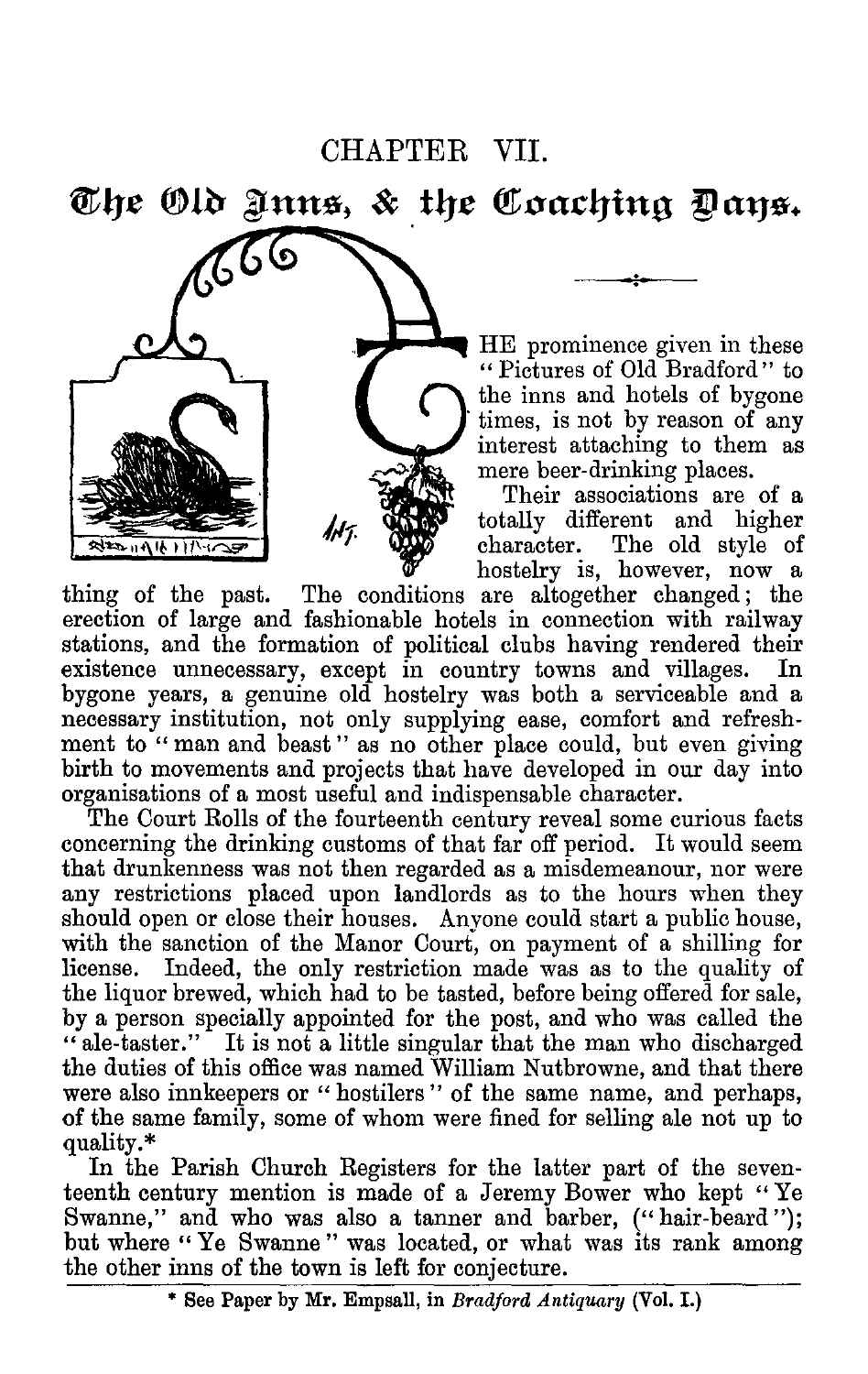

THE WOOL PACKS INN.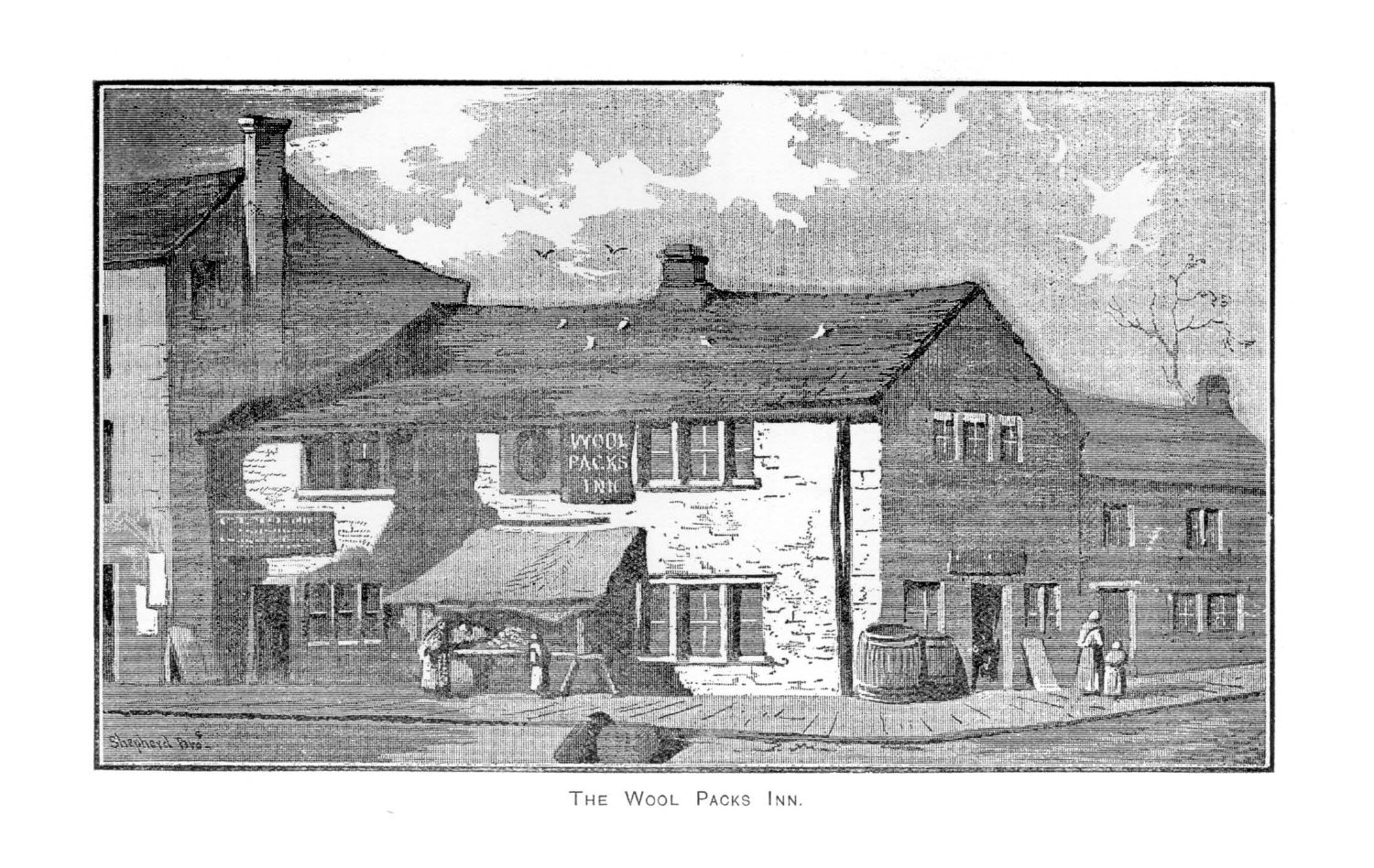OF OLD BRADFORD.<br>gate, was an inn t The Pack-Horse, Westgate, was an inn that would be flourishing in those days. It stood at the junction of the pack-horse roads that communicated with the outside world, and was then a very *Tabard* of the " Canterbury Tales " type. Then the old Back Lane, running parallel with Westgate, was a very hive of industry; thrifty housewives bringing their spinning wheels to their doors on summer days. and turning over, as only women can, the newest gossip of the town.

At the close of last century there were not less than fifty publichouses in the town—certainly more than were requisite for the population. Some of them it would seem were not so well conducted as they ought to have been, for good Vicar Crosse found it necessary to present a memorial to the Licensing Justices sitting at Halifax against licenses being granted to ten of them.

The following list of hotels, inns, and taverns in Bradford in 1822. with the names of their several occupiers, will be of interest to some of our readers. Several of them were flourishing until very recently ; some have changed from the hostelry to the dramshop, but it will be seen that nearly all of them have been completely swept out of existence. they ought to have been, for good vicar Crosse found it if<br>present a memorial to the Licensing Justices sitting at<br>ainst hcenses being granted to ten of them.<br>The following list of hotels, ims, and taverns in Bradford<br>th t The binowing list of noteis, imis, and taverns in Bradiord<br>
th the names of their several occupiers, will be of interest<br>
our readers. Several of them were flourishing until very r<br>
me have changed from the hostelry to the ainst hoenses being granted to ten of them.<br>
The following list of hotels, inns, and taverns in Bradford ith<br>
the names of their several occupiers, will be of interest<br>
our readers. Several of them were flourishing until v

| The following list of hotels, inns, and taverns in Bradford in 182   |                               |                                        |  |  |  |  |  |  |
|----------------------------------------------------------------------|-------------------------------|----------------------------------------|--|--|--|--|--|--|
| ith the names of their several occupiers, will be of interest to sor |                               |                                        |  |  |  |  |  |  |
| Several of them were flourishing until very recently                 |                               |                                        |  |  |  |  |  |  |
| our readers.                                                         |                               |                                        |  |  |  |  |  |  |
| me have changed from the hostelry to the dramshop, but it will       |                               |                                        |  |  |  |  |  |  |
| en that nearly all of them have been completely swept out            |                               |                                        |  |  |  |  |  |  |
| $is \text{tence.}$                                                   |                               |                                        |  |  |  |  |  |  |
|                                                                      |                               |                                        |  |  |  |  |  |  |
| HOTELS, INNS, AND TAVERNS IN BRADFORD IN THE YEAR 1822, AND          |                               |                                        |  |  |  |  |  |  |
|                                                                      | BY WHOM KEPT.                 |                                        |  |  |  |  |  |  |
| Angel, The                                                           | Westgate<br>                  | William Lister.                        |  |  |  |  |  |  |
| Beehive<br>$\ddotsc$<br>                                             | Do.<br><br>                   | Benjamin Kaye.                         |  |  |  |  |  |  |
| Bishop Blaize<br>                                                    | Kirkgate<br><br>              | Hannah Clough.                         |  |  |  |  |  |  |
| Boar's Head                                                          | Market Street                 | Josh. Pollard.                         |  |  |  |  |  |  |
| <br>Bowling Green                                                    | $\cdots$<br>Bridge Street     | Joseph Ward.                           |  |  |  |  |  |  |
| $\ddotsc$<br>Boy and Barrel                                          | <br>Westgate                  | Benjamin Wardman.                      |  |  |  |  |  |  |
| <br><b>Britannia</b>                                                 | <br><br>Market Street         | James Field.                           |  |  |  |  |  |  |
| <br><br>Brown Cow                                                    | <br><br>Kirkgate              |                                        |  |  |  |  |  |  |
| $\ddotsc$<br>Bull's Head                                             | $\ddotsc$<br>Westgate         | William Wagstaff.<br>Jere Illingworth. |  |  |  |  |  |  |
| $\cdots$<br><br>Cock and Bottle                                      | <br><br>Barker-end            | John Thornton.                         |  |  |  |  |  |  |
| <br>Dog and Shovel                                                   |                               |                                        |  |  |  |  |  |  |
|                                                                      | Kirkgate<br><br>              | John Wright.                           |  |  |  |  |  |  |
| Duke of Wellington                                                   | High Street<br>               | Joshua Taylor.                         |  |  |  |  |  |  |
| Fleece, The<br>$\ddotsc$<br>                                         | Bank Street<br><br>           | Samuel Lupton.                         |  |  |  |  |  |  |
| Fox and Hounds<br>                                                   | North Wing<br>                | Maggie Bell.                           |  |  |  |  |  |  |
| Hare and Hounds<br>$\ddotsc$                                         | Westgate<br><br>              | James Forrest.                         |  |  |  |  |  |  |
| Hope and Anchor<br>                                                  | <b>Bank Street</b><br>        | Sylvester Forrest.                     |  |  |  |  |  |  |
| Horse Shoes<br><br>                                                  | Tyrrel Street<br><br>         | Eunice Clayton.                        |  |  |  |  |  |  |
| King's Head<br>                                                      | Westgate<br><br>              | George Storey.                         |  |  |  |  |  |  |
| Lord Nelson<br><br>$\cdots$                                          | Northgate<br><br>             | John Bell.                             |  |  |  |  |  |  |
| New Inn<br>$\cdots$<br>                                              | Tyrrel Street<br>             | James Wade.                            |  |  |  |  |  |  |
| Old Bishop Blaize<br>                                                | Westgate<br><br>              | Joshua Lumb.                           |  |  |  |  |  |  |
| Old Crown<br>$\ddotsc$                                               | Ivegate<br>                   | George Lumb.                           |  |  |  |  |  |  |
| King's Arms<br>$\cdots$<br>                                          | Westgate<br><br>              | John Raper.                            |  |  |  |  |  |  |
| Nag's Head<br>                                                       | Kirkgate<br><br>              | Nicholas Mason.                        |  |  |  |  |  |  |
| Royal Oak<br>$\ddotsc$<br>                                           | Kirkgate<br><br>              | William Baxter.                        |  |  |  |  |  |  |
| Pack Horse<br>                                                       | Westgate<br><br>              | Samuel Pawson.                         |  |  |  |  |  |  |
| Rawson's Arms<br>                                                    | Market Street<br>$\cdots$<br> | Francis Snow.                          |  |  |  |  |  |  |
| Roebuck, The<br>                                                     | Sunbridge<br>$\cdot$<br>      | Martha Midgley.                        |  |  |  |  |  |  |
| Salutation, The<br>                                                  | Market Street<br>$\cdots$<br> | Robert Smith.                          |  |  |  |  |  |  |
| Saracen's Head<br>$\ddotsc$                                          | Westgate<br>$\ddotsc$         | Timy Green.                            |  |  |  |  |  |  |
| Ship, The<br>$\cdots$<br>                                            | Well Street<br>               | Timothy Rhodes.                        |  |  |  |  |  |  |
| <b>Shoulder of Mutton</b>                                            | Kirkgate<br>$\ddotsc$         | Elizabeth Wilson.                      |  |  |  |  |  |  |
| Sun. The<br><br>                                                     | Sunbridge<br><br>             | Benjamin Robertshaw.                   |  |  |  |  |  |  |
|                                                                      |                               |                                        |  |  |  |  |  |  |
|                                                                      |                               |                                        |  |  |  |  |  |  |
|                                                                      |                               |                                        |  |  |  |  |  |  |
|                                                                      |                               |                                        |  |  |  |  |  |  |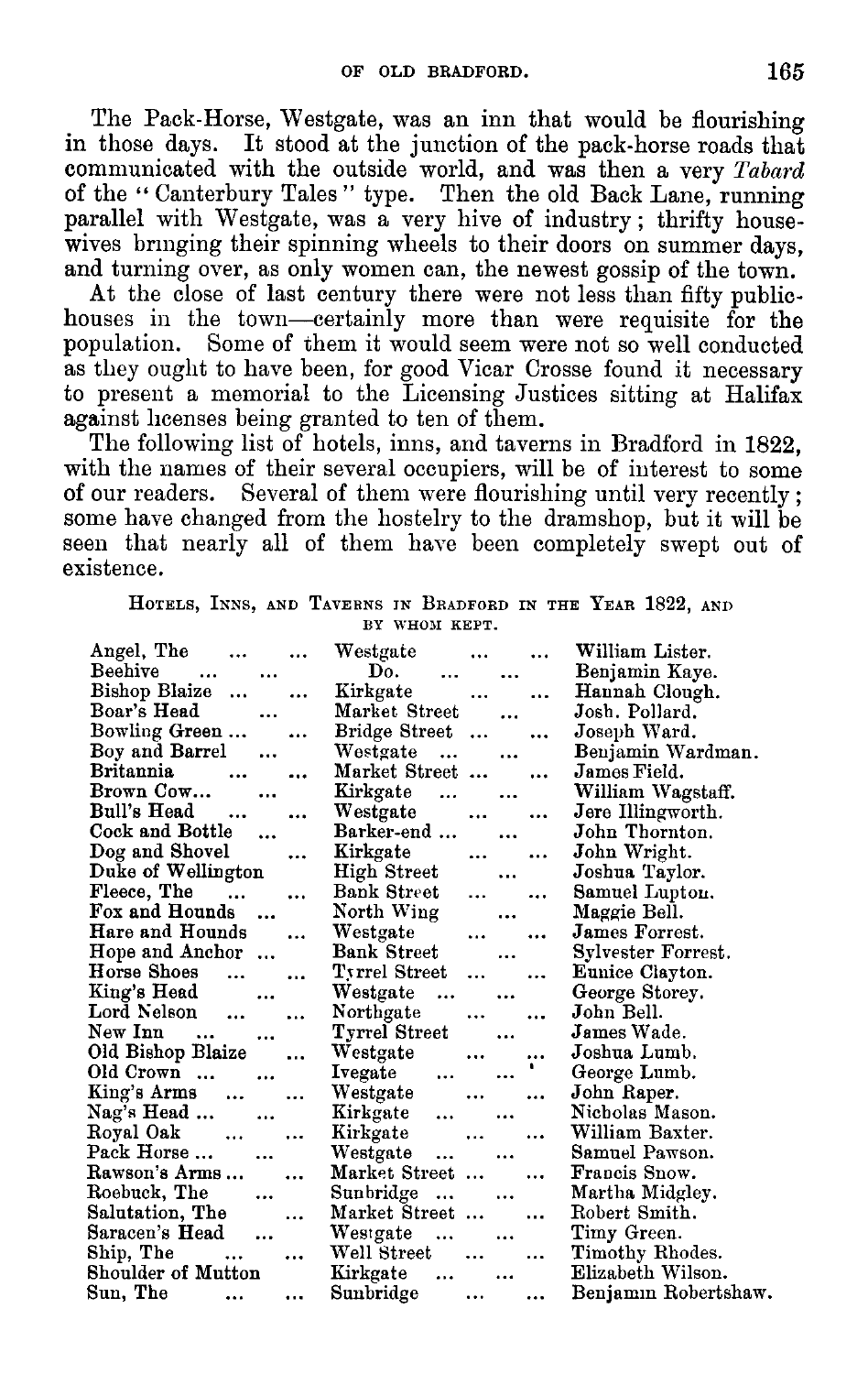|                                                                                                                            | PEN AND PENCIL PICTURES               |  |  |
|----------------------------------------------------------------------------------------------------------------------------|---------------------------------------|--|--|
|                                                                                                                            | HOTELS, INNS AND TAVERNS-(continued). |  |  |
| Talbot, The  Kirkgate   Rebecca Wood.                                                                                      |                                       |  |  |
| Unicorn, The   Ivegate   Robert Clough,<br>White Horse   Kirkgate   John Gibson.<br>White Lion   Kirkgate   Joshua Bowron. |                                       |  |  |
|                                                                                                                            |                                       |  |  |
|                                                                                                                            |                                       |  |  |
| White Swan  Market Street  John Bradford.                                                                                  |                                       |  |  |
| nteresting reminiscences are doubtless associated with many                                                                |                                       |  |  |
| "publics" above named. The "Church Steps Inn" was                                                                          |                                       |  |  |

Interesting reminiscences are doubtless associated with many of the old " publics" above named. The " Church Steps Inn" was said to



Back of the Church Steps Inn.

be the oldest licensed house in Bradford. The most attractive part of the building, to the antiquary, was that to be seen in the "ginnel" at the back leading from the old Church Steps to Church Bank. This was all that remained of the ancient portion of the inn, the part fronting to Bolton Road being comparatively modern. In a corner of one of the old rooms was to be seen that relic of bygone times, the old chair in which the eccentric verger, Jonas Tasker, and many of his